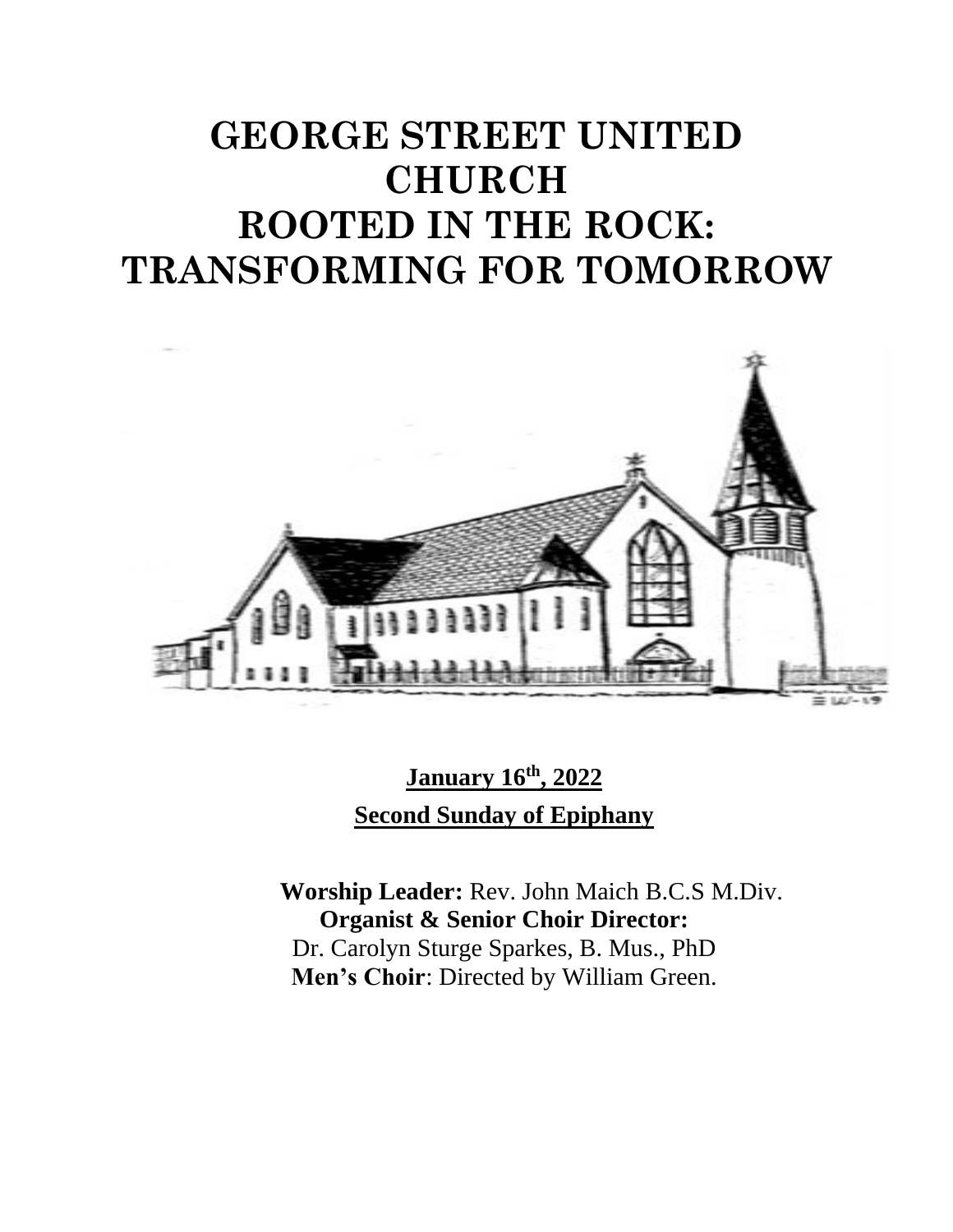# **WE GATHER AS GOD'S PEOPLE**

## **Organ Prelude:** Prelude-----C. Franck

#### **Land Acknowledgement, Welcome, and Announcements:**

#### **Sharing The Peace of Christ:**

#### **\*Call To Worship:**

- ONE: Come and praise the God of all time! Come and sing the blessings of the God who is, who was and who is to come!
- **ALL: O Ancient of days wrapped in an infant's frame you are ageless. As we grow tired and weak you remain young and vibrant, and your blessings never grow old. May your name be hallowed always!**
- **\*Hymn: VU 559 Come, O Fount Of Every Blessing**

#### **Opening Prayer:** *(in unison)*

**ALL: Lord of love you celebrate togetherness. Through sacrament we enjoy communion, through your promise we await a blessed reunion with saints that have gone before and a holy union with you in your holy kingdom. As we join with our fellow saints in worship this morning, we thank you for your work of love. Amen.**

#### **Prayer Of Confession:**

ONE: Trusting in God's loving kindness let us come towards our Lord's throne of mercy and confess our sin before our compassionate judge.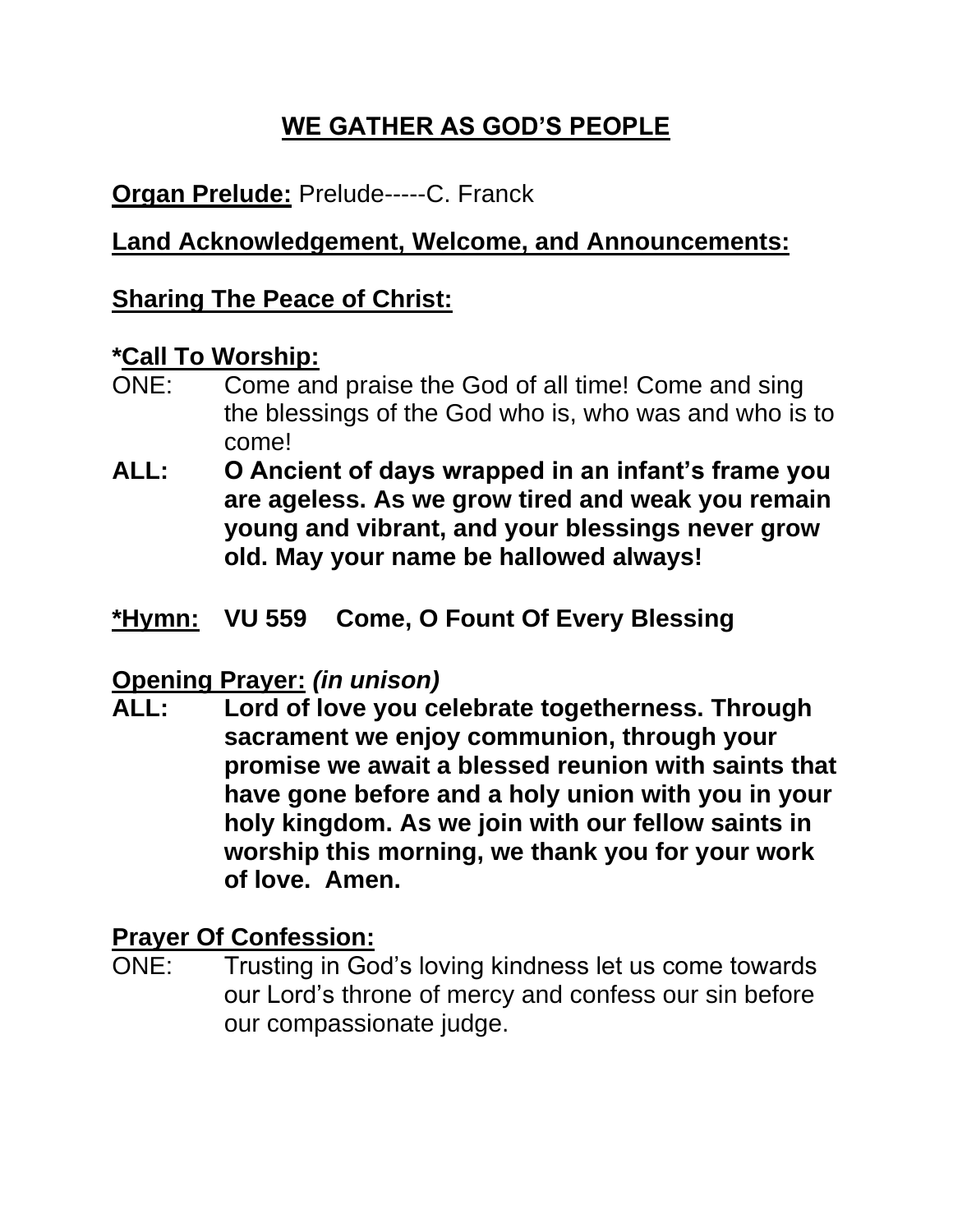**ALL: Searcher of hearts and minds examine me. Dig into every corner and find the ways I continue to fall short. Root out every short-cut and excuse. Sweep away all sin and short-coming. Work in me the wonder and power of your grace until I am renewed and restored and bear the image of your Son. Amen.**

#### **Assurance of Pardon:**

- ONE: God has sent Jesus into the world not to condemn nor to destroy but to redeem and to restore. You are new creations in Christ Jesus and free from all condemnation.
- **ALL: We cling to the promise that we have received. That a place has been prepared for us in the Kingdom of Heaven. Help us to grow and mature in our faith so that we may serve you fully. Amen.**

### **\*Hymn: VU 218 We Praise You O God WE LISTEN TO GOD'S WORD**

## **Prayer for Illumination** *(in unison)***:**

**ALL: Thank you God, for the ways that you have chosen to reveal yourself to us. Thank you for the whole of Creation and her testimony. Thank you for the words of your servants and their witness. Thank you for the gift of Jesus, your word made flesh and for his commandments. Touch our hearts and our ears that we may hear you anew.**

| <b>Hebrew Lesson:</b>     | <b>Isaiah 62: 1-5</b>         |
|---------------------------|-------------------------------|
| <b>Epistle Lesson:</b>    | <b>1 Corinthians 12: 1-11</b> |
| <b>Responsive Lesson:</b> | <b>Psalm 36 VU pg. 762</b>    |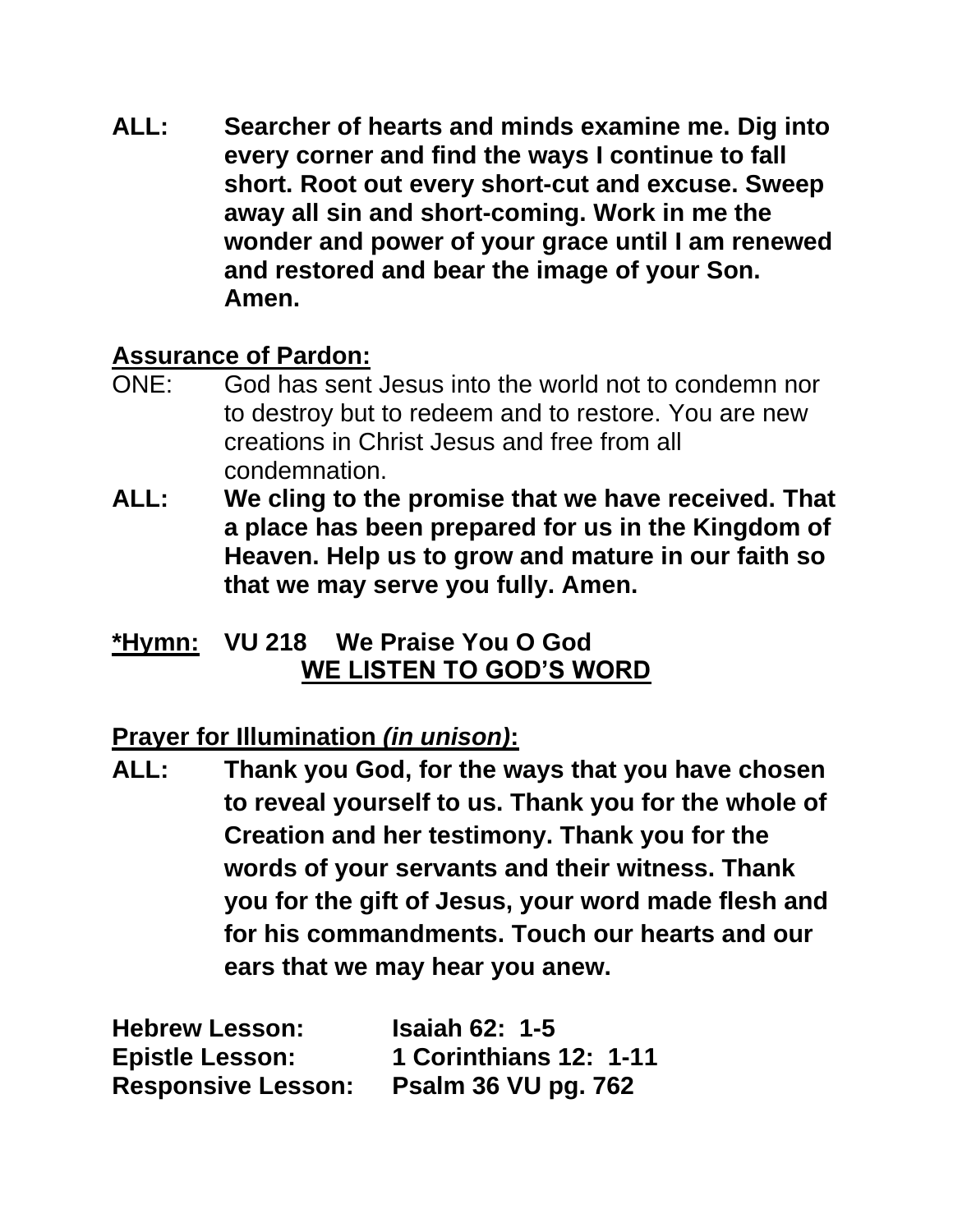**Musical Offering:** Chaconne----J. Pachelbel

**Gospel Lesson: John 2: 1-11**

**Sermon: Revealed His Glory**

**\*Hymn: VU 336 Christ Whose Glory Fills The Skies**

**Prayers of the People: The LORD's Prayer:**

## **WE RESPOND TO GOD'S WORD**

#### **Minute For Mission:**

#### **Invitation to the Offering:**

ONE: Mindful of all that God has done for us from the founding of the universe we bring forward the fruits of our labour and our being. We offer our time, talents, and our treasures, for the furthering of God's Holy Kingdom with joyful hearts.

#### **Prayer of Dedication:** *(in unison)*

- **ALL: Thank you, gentle Saviour, for accepting our gifts. Thank you for using them to serve your children near and far. Thank you for allowing us to be your agents of grace in the world. Amen.**
- **\*Hymn: VU 331 The Church's One Foundation**